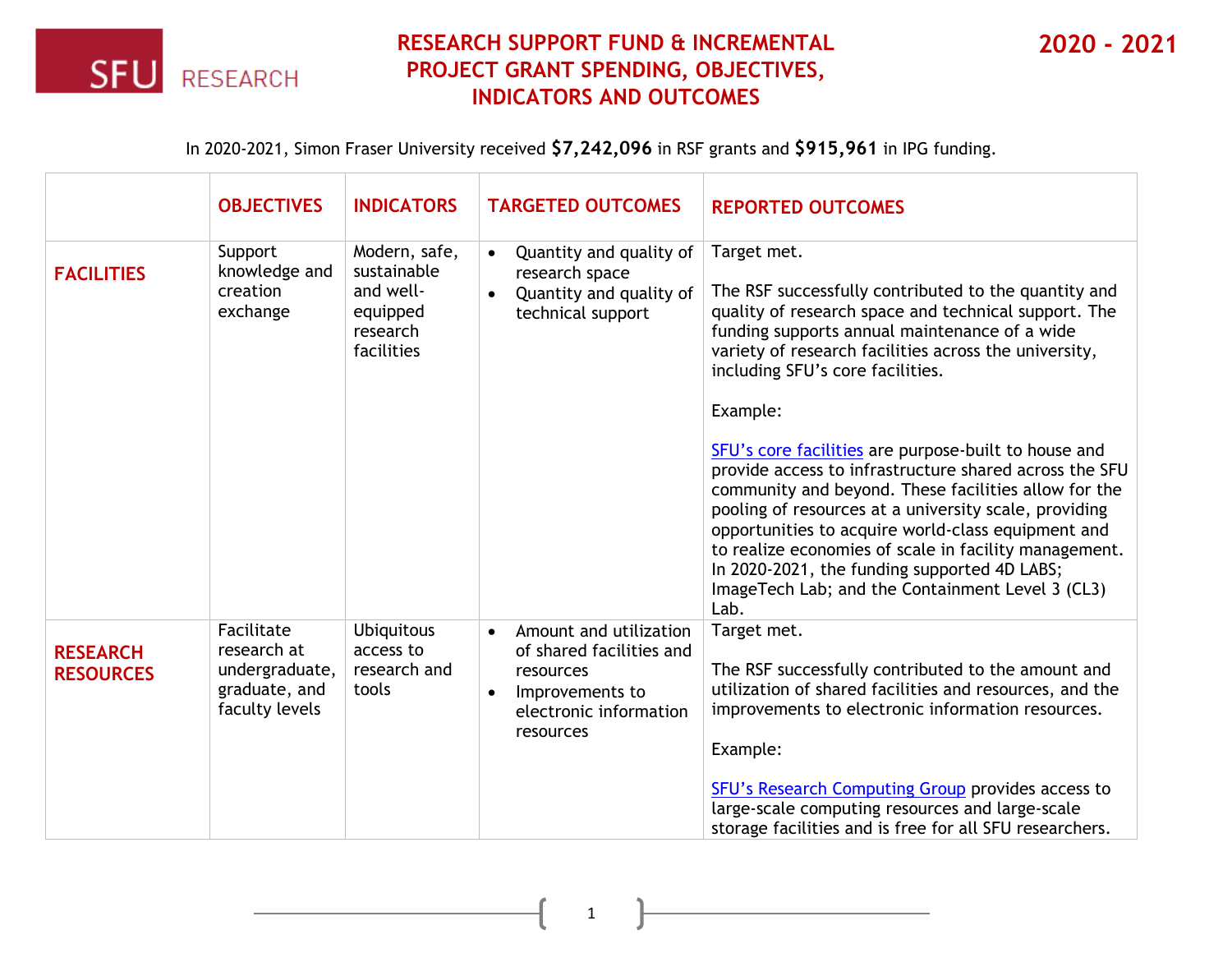| <b>MANAGEMENT &amp;</b><br><b>ADMINISTRATION</b>                                        | Maintain the<br>effective<br>operation of<br>SFU's research<br>enterprise       | Efficient<br>leadership and<br>support,<br>including<br>accurate and<br>timely<br>reporting | $\bullet$<br>$\bullet$<br>$\bullet$ | Quantity of funded<br>research<br>Quality of research<br>support and promotion<br>Effectiveness of<br>information systems         | Target met.<br>The RSF successfully contributed to the quality of<br>funded research and research support and promotion,<br>as well as the effectiveness of information systems.<br>Example:<br>SFU's <b>Institutional Strategic Awards</b> (ISA) office is set                                                                                                                                                                                                             |
|-----------------------------------------------------------------------------------------|---------------------------------------------------------------------------------|---------------------------------------------------------------------------------------------|-------------------------------------|-----------------------------------------------------------------------------------------------------------------------------------|-----------------------------------------------------------------------------------------------------------------------------------------------------------------------------------------------------------------------------------------------------------------------------------------------------------------------------------------------------------------------------------------------------------------------------------------------------------------------------|
|                                                                                         |                                                                                 |                                                                                             |                                     |                                                                                                                                   | up to increase success, reduce administrative burden<br>and to make it possible for the university and faculty<br>to successfully compete for the most significant and<br>prestigious grants, prizes and awards available.                                                                                                                                                                                                                                                  |
| <b>REGULATORY</b><br><b>REQUIREMENTS</b>                                                | Maintain the<br>highest level of<br>ethical and<br>safe conduct<br>for research | Compliance<br>with<br>regulatory,<br>financial and<br>funding agency<br>requirements        |                                     | Compliance with<br>CCAC, Tri-Council<br><b>Policy Statement</b><br>Quantity and quality of<br>regulatory and<br>technical support | Target met.<br>The RSF successfully contributed to compliance with<br>CCAC, Tri-Council Policy Statement, and the quality<br>and quantity of regulatory and technical support. RSF<br>continues to provide support of regulatory bodies.<br>Example:<br>Research Ethics educates researchers in the policies<br>and process of research ethics and ethics review and<br>facilitates the review process conducted by the SFU<br>Research Ethics Board and its subcommittees. |
| <b>INTELLECTUAL</b><br><b>PROPERTY &amp;</b><br><b>KNOWLEDGE</b><br><b>MOBILIZATION</b> | Mobilize<br>research for<br>social and<br>economic<br>benefit                   | Intellectual<br>property and<br>technology<br>transfer<br>activity                          | $\bullet$                           | Quantity and quality of<br>IT/tech transfer<br>activity                                                                           | Target met.<br>The RSF successfully contributed to SFU's quantity<br>and quality of IT/tech transfer activity. This funding<br>contributes to positions that help support faculty,<br>graduate students and university researchers in the<br>strategic management of the<br>intellectual property they generate through their<br>inventions.<br>Examples:                                                                                                                   |

2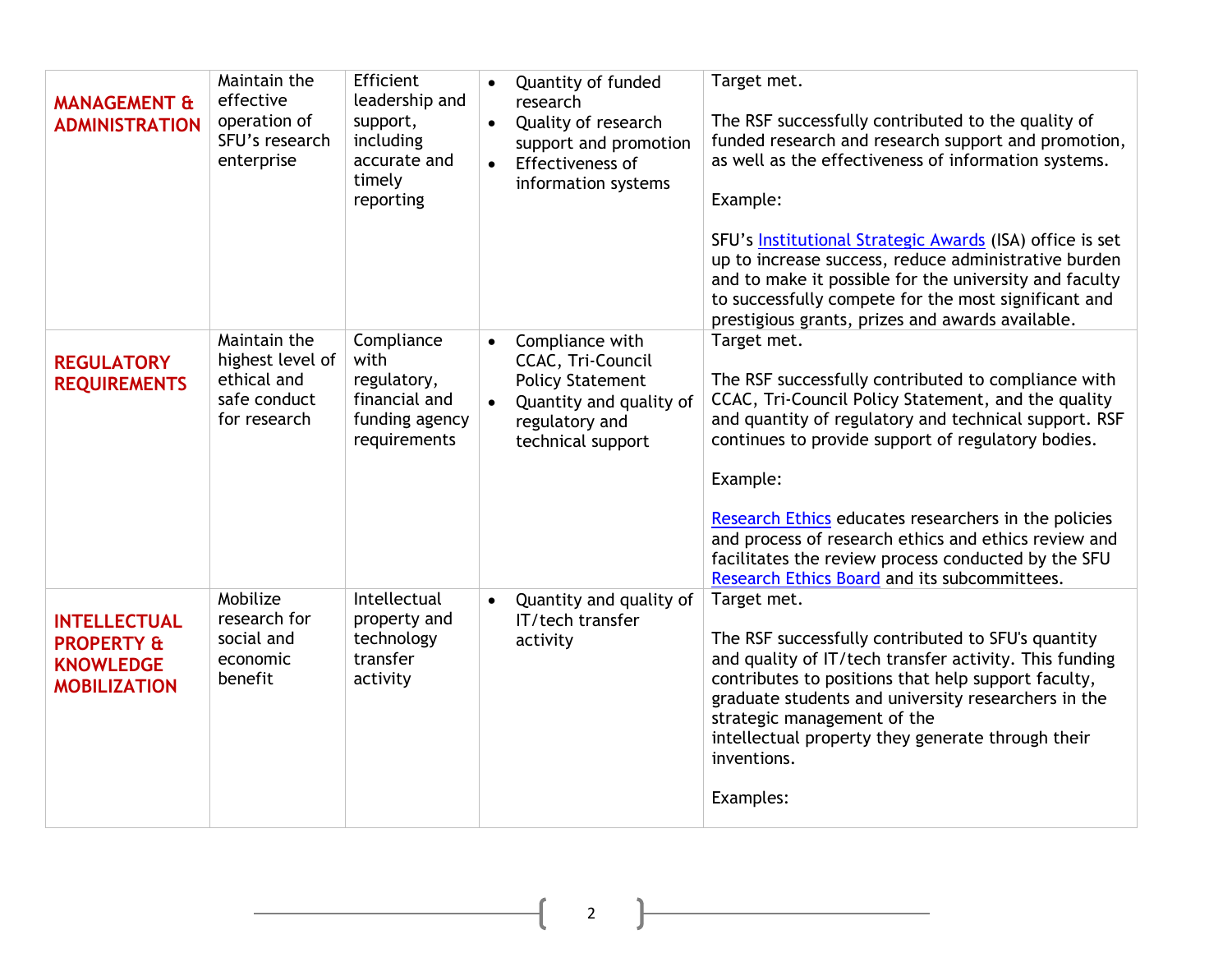|                                  |                                                                                         |                                                                             |                                                                                                                                                                                                                                                                                                        | SFU VentureLabs accelerates science, technology,<br>and innovation-based companies that have winning<br>value propositions and strong potential to scale up.<br>SFU's Partnerships Hub facilitates and supports<br>external partnerships. It helps connect partners to<br>the right expertise and resources to build and grow<br>impactful relationships. The Hub connects<br>stakeholders with SFU's Technology Licensing Office<br>to deliver intellectual property protection and<br>technology licensing services and support.                                                                                                                                                                                                                                                                                                                                                                                                                                                                                                                                                                                                                                                                                                                                                                                                   |
|----------------------------------|-----------------------------------------------------------------------------------------|-----------------------------------------------------------------------------|--------------------------------------------------------------------------------------------------------------------------------------------------------------------------------------------------------------------------------------------------------------------------------------------------------|--------------------------------------------------------------------------------------------------------------------------------------------------------------------------------------------------------------------------------------------------------------------------------------------------------------------------------------------------------------------------------------------------------------------------------------------------------------------------------------------------------------------------------------------------------------------------------------------------------------------------------------------------------------------------------------------------------------------------------------------------------------------------------------------------------------------------------------------------------------------------------------------------------------------------------------------------------------------------------------------------------------------------------------------------------------------------------------------------------------------------------------------------------------------------------------------------------------------------------------------------------------------------------------------------------------------------------------|
| <b>OVERALL</b><br><b>IMPACTS</b> | Achieve<br>national and<br>international<br>leadership in<br>research and<br>innovation | Outcomes of<br>SFU's strategic<br>research and<br>innovation<br>initiatives | Attraction of<br>$\bullet$<br>outstanding faculty<br>and students<br>Growth of research<br>funding<br>Number of research<br>$\bullet$<br>collaborations<br>Recognition of<br>$\bullet$<br>research and<br>innovation excellence<br>Contributions to<br>$\bullet$<br>economic and social<br>development | Some examples of the overall impacts from the RSF<br>include:<br>SFU is among Canada's fastest growing research-<br>$\bullet$<br>intensive universities in Canada. Our sponsored<br>research income has grown by 86% over the past<br>10 years, reaching \$167.3M in 2020.<br>SFU ranked number one globally for its impact on<br>$\bullet$<br>sustainable cities and communities and was<br>among the world's top 10 universities for its<br>commitment to tackling climate change,<br>according to Times Higher Education's (THE) 2020<br>University Impact Rankings. The rankings measure<br>global universities' social and economic<br>contributions toward meeting the United Nations'<br>Sustainable Development Goals, or SDGs. See SFU<br>News story.<br>The World's Universities with Real Impact (WURI)<br>ranked SFU 34th for innovation, 29th for industrial<br>application and seventh for its entrepreneurial<br>spirit. See <b>SFU News</b> story.<br>In March 2020, the university announced a new,<br>five-year sustainability plan and joined more than<br>a dozen Canadian universities to sign a charter<br>furthering our commitment to address global<br>climate change. See <b>SFU News</b> story.<br>SFU's research is guided by a strategy for wide-<br>reaching collaborations at the local, national and |

3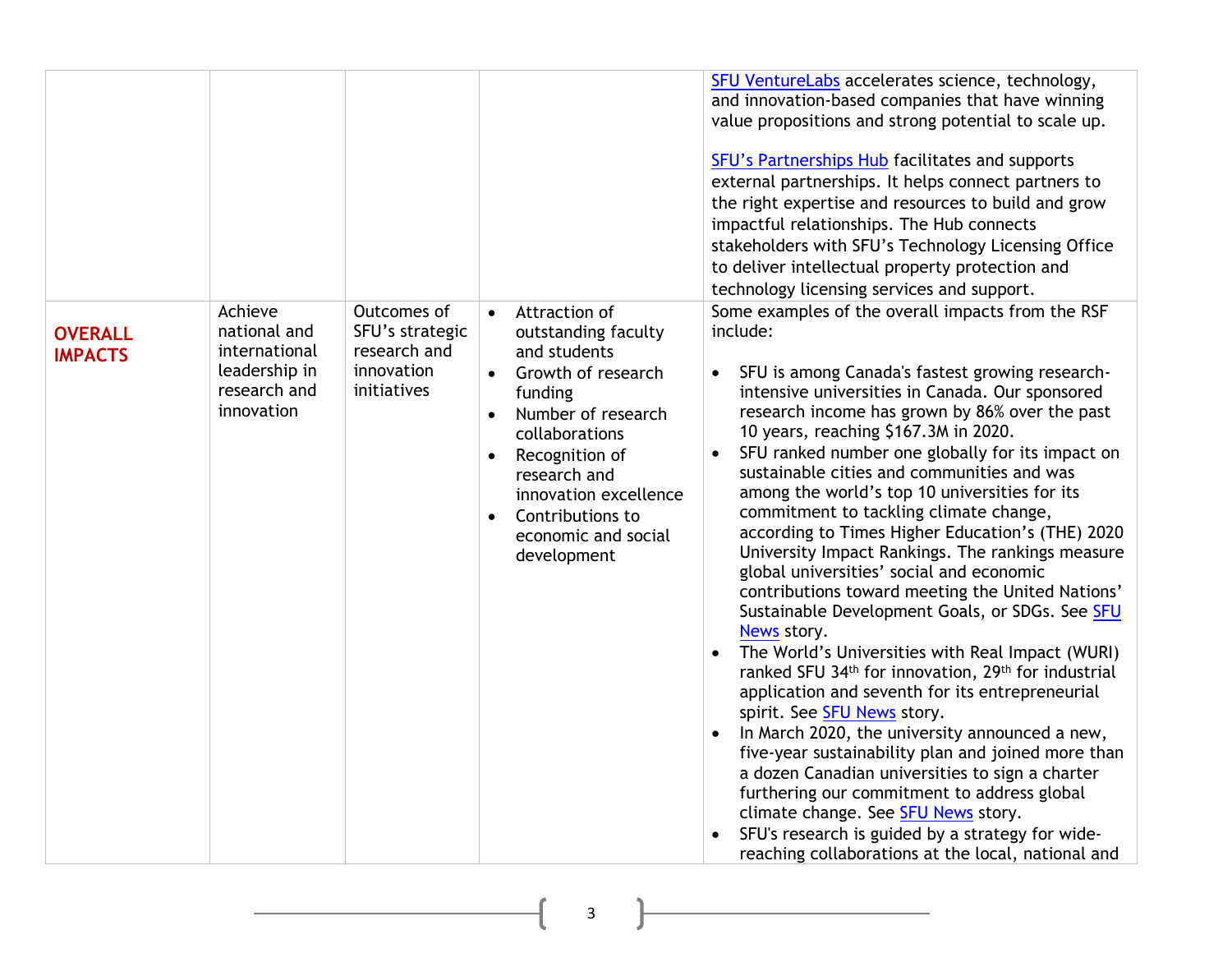| international levels. This strategy supports<br>sectors. SFU has an international footprint of<br>partnerships with 2947 institutions in 125<br>countries. Learn more about SFU International<br>relationships, knowledge and resources.<br>and Artists. See SFU News story.<br>The university's innovation strategy, SFU<br>staff and students with our communities and<br>partners to solve societal challenges through<br>innovation and entrepreneurship. We are<br>Canada's academic leader in innovation.<br>SFU's Containment Level 3 (CL3) Lab was | knowledge generation and transfer across many<br>Six SFU faculty members were named Fellows to<br>the Royal Society of Canada, and one named as a<br>member of the College of New Scholars, Scientists<br>Innovates, continues to engage SFU researchers,<br>established as an SFU core facility. The lab is one<br>of a few biosecure facilities in Canada that are |
|------------------------------------------------------------------------------------------------------------------------------------------------------------------------------------------------------------------------------------------------------------------------------------------------------------------------------------------------------------------------------------------------------------------------------------------------------------------------------------------------------------------------------------------------------------|----------------------------------------------------------------------------------------------------------------------------------------------------------------------------------------------------------------------------------------------------------------------------------------------------------------------------------------------------------------------|
| certified to meet the highest safety standards<br>may lead to breakthrough discoveries against<br>human diseases. Learn more.                                                                                                                                                                                                                                                                                                                                                                                                                              | defined by the Public Health Agency of Canada.<br>Researchers can safely conduct research activities<br>on Risk Group 3 pathogens, including those that                                                                                                                                                                                                              |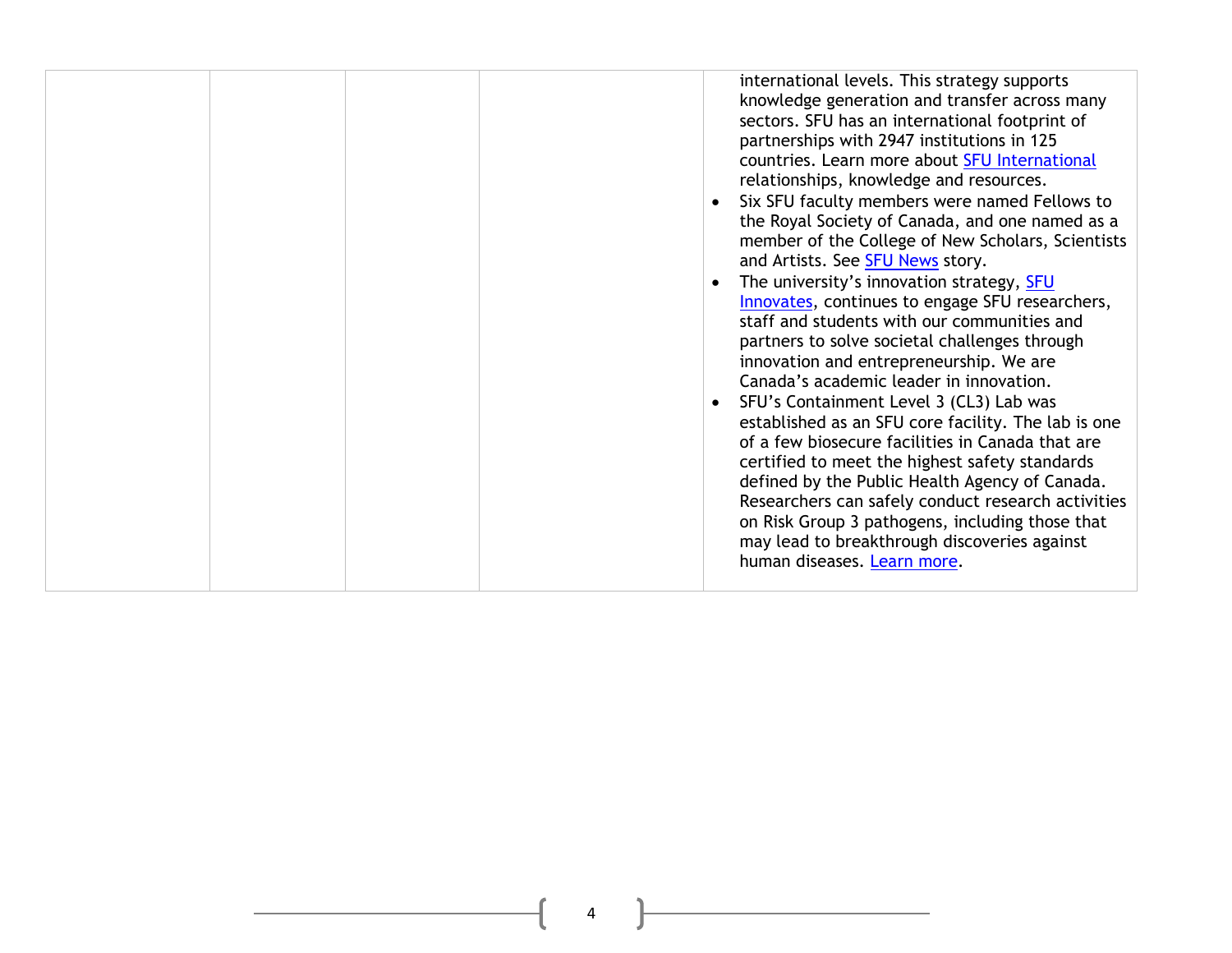## **INCREMENTAL PROJECT GRANT (IPG) OUTCOMES**

| <b>IPG PRIORITY</b><br><b>AREA</b>                                                                                                          | <b>PROJECT</b><br><b>TITLE</b>        | <b>OUTPUT</b><br><b>(INVESTMENT</b><br><b>OF IPG</b><br><b>GRAND</b><br><b>FUNDS)</b>                                              | <b>PERFORMANCE</b><br><b>OBJECTIVE</b>                                                                                                                                                                                    | <b>PERFORMANCE</b><br><b>INDICATOR</b>                                                                                                                                                                                                                                  | <b>TARGETED</b><br><b>OUTCOMES</b>                                                                                                                                                                                                                                                                                                                                                                                                                                                                         | <b>REPORTED</b><br><b>OUTCOMES</b>                                                                                                                                                                                                                                                                                                                                                                                                                                                                                                                                                                                                                                                             |
|---------------------------------------------------------------------------------------------------------------------------------------------|---------------------------------------|------------------------------------------------------------------------------------------------------------------------------------|---------------------------------------------------------------------------------------------------------------------------------------------------------------------------------------------------------------------------|-------------------------------------------------------------------------------------------------------------------------------------------------------------------------------------------------------------------------------------------------------------------------|------------------------------------------------------------------------------------------------------------------------------------------------------------------------------------------------------------------------------------------------------------------------------------------------------------------------------------------------------------------------------------------------------------------------------------------------------------------------------------------------------------|------------------------------------------------------------------------------------------------------------------------------------------------------------------------------------------------------------------------------------------------------------------------------------------------------------------------------------------------------------------------------------------------------------------------------------------------------------------------------------------------------------------------------------------------------------------------------------------------------------------------------------------------------------------------------------------------|
| <b>FACILITIES</b><br><b>RENEWAL,</b><br><b>INCLUDING</b><br><b>DEFERRED</b><br><b>MAINTENANCE</b><br><b>(RESEARCH</b><br><b>FACILITIES)</b> | <b>SFU</b><br><b>ImageTech</b><br>Lab | \$132,981<br>invested to<br>support the<br>growth of<br>neuroimaging<br>research<br>capacity at<br>one of SFU's<br>core facilities | Advancing<br>neuroscience and<br>mental health<br>research and<br>accelerating<br>innovation in<br>health technology<br>devices by<br>bringing new<br>studies into<br>development and<br>by conducting<br>active scanning | 1. The number of<br>patient scans (by<br>adult/children<br>population groups)<br>2. Number of<br>research projects<br>that engaged the<br>facility<br>3. Number of<br>researchers that<br>access the facility<br>4. Number of<br>external<br>partnerships<br>5. Revenue | Move five studies<br>presently in<br>development into<br>active scanning, and<br>to bring five new<br>studies into<br>development. This<br>will contribute to a<br>growth in revenue<br>between 25-40%,<br>helping move<br>towards self-<br>sustainability, while<br>contributing to<br>community health<br>outcomes and<br>technology<br>development. Serve<br>as a place of training<br>for students and<br>health professionals,<br>with increased<br>engagement through<br>tours and<br>presentations. | Due to COVID-19<br>restrictions on research<br>activities that<br>precluded research<br>scans from occurring,<br>the lab spent the past<br>year focused on<br>developing new services<br>and partnership<br>opportunities to expand<br>use of the lab facilities<br>by SFU researchers and<br>external collaborators.<br>There were four new<br>research studies that<br>engaged the ImageTech<br>Lab this past year.<br>Planning and technical<br>development are<br>underway for these,<br>and scanning will<br>resume once COVID-19<br>restrictions on research<br>are lifted. Two new MR<br>physics researchers are<br>being recruited to join<br>the ImageTech Lab. A<br>new endowed LEEF |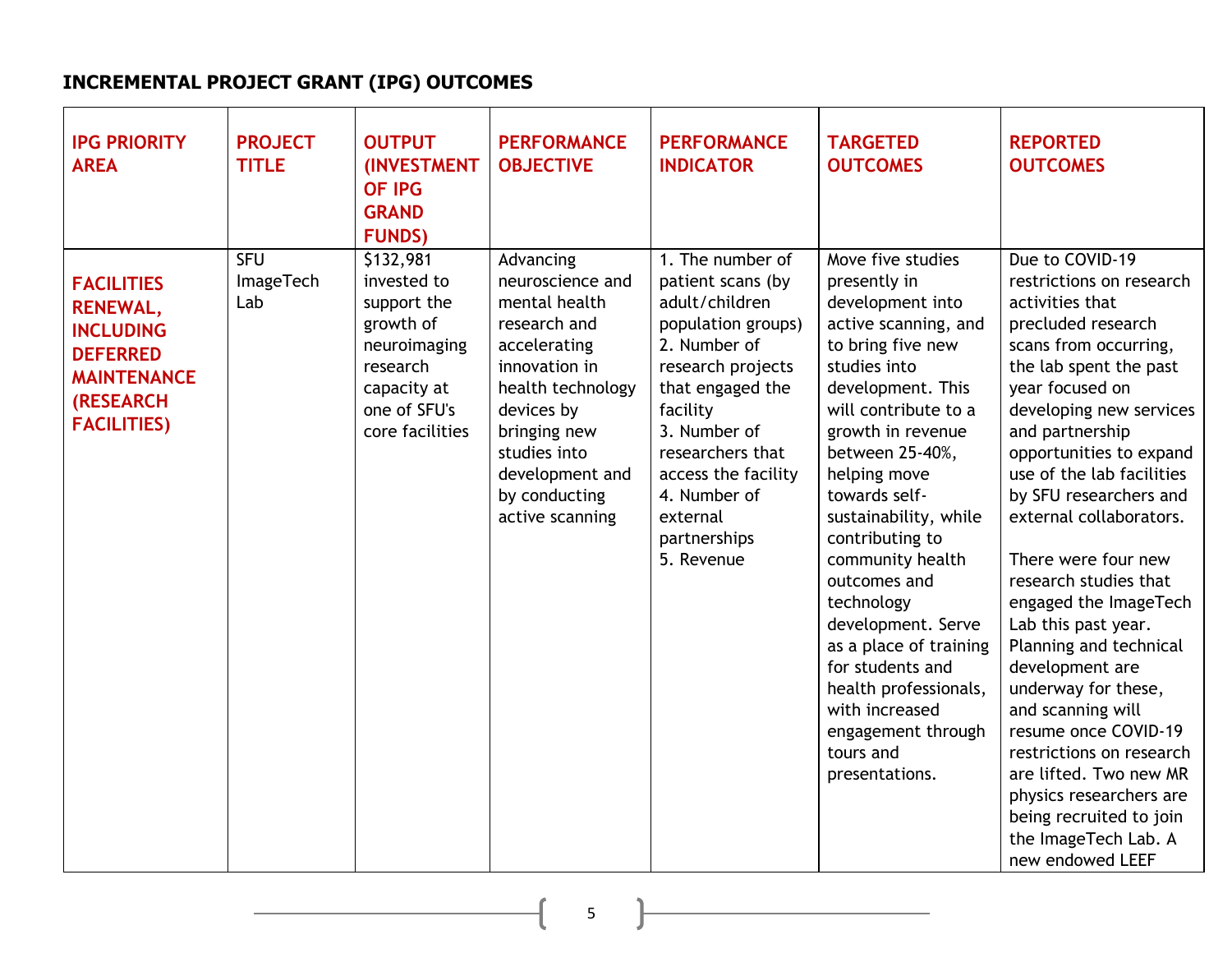|                                                                                                                                             |                                        |                                                                                                                                               |                                                                                                                                         |                                                                                                                                                                                                             |                                                                                                                                                                                                | Chair in Neuroscience<br>across the lifespan is<br>joining SFU to expand<br>the translational<br>research capacity of<br>the lab.<br>In addition, the<br>ImageTech Lab recently<br>developed two new<br>partnerships with other                                                                                                                                                                                                                                                                                                                                                                  |
|---------------------------------------------------------------------------------------------------------------------------------------------|----------------------------------------|-----------------------------------------------------------------------------------------------------------------------------------------------|-----------------------------------------------------------------------------------------------------------------------------------------|-------------------------------------------------------------------------------------------------------------------------------------------------------------------------------------------------------------|------------------------------------------------------------------------------------------------------------------------------------------------------------------------------------------------|--------------------------------------------------------------------------------------------------------------------------------------------------------------------------------------------------------------------------------------------------------------------------------------------------------------------------------------------------------------------------------------------------------------------------------------------------------------------------------------------------------------------------------------------------------------------------------------------------|
| <b>FACILITIES</b><br><b>RENEWAL,</b><br><b>INCLUDING</b><br><b>DEFERRED</b><br><b>MAINTENANCE</b><br><b>(RESEARCH</b><br><b>FACILITIES)</b> | <b>4D LABS</b><br>Service<br>Expansion | \$207,980<br>invested to<br>support the<br>operations and<br>expansion of<br>the fast-<br>growing<br>services<br>offered by 4D<br><b>LABS</b> | Expanding<br>capacity of 4D<br>LABS and<br>providing services<br>to academic and<br>industry users to<br>solve problems at<br>any scale | 1. Number of<br>active users (by<br>group, e.g. by<br>university and<br>industry)<br>2. Number of HQP<br>accessing the<br>facilities<br>3. Total number of<br>invoices<br>4. Invoice amounts<br>by facility | Provide services to a<br>growing number of<br>users. Expansion of<br>services to enable<br>the facility to<br>exceed \$1M in<br>revenue and engage<br>a larger researcher<br>and HQP userbase. | local health entities.<br>4D LABS, SFU's state-of-<br>the-art materials<br>fabrication and<br>prototyping core<br>facility, continued to<br>grow in 2020-21 despite<br>the pandemic. It added<br>more customers,<br>trained more users, and<br>had an exceptional year<br>for invoice generation.<br>The total invoice<br>amount increased from<br>\$1.07 million last year<br>to \$1.3 million this<br>year. As an essential<br>facility on campus, it<br>was able to support<br>critical academic<br>research and provide<br>facilities to support<br>multiple companies and<br>preserve jobs. |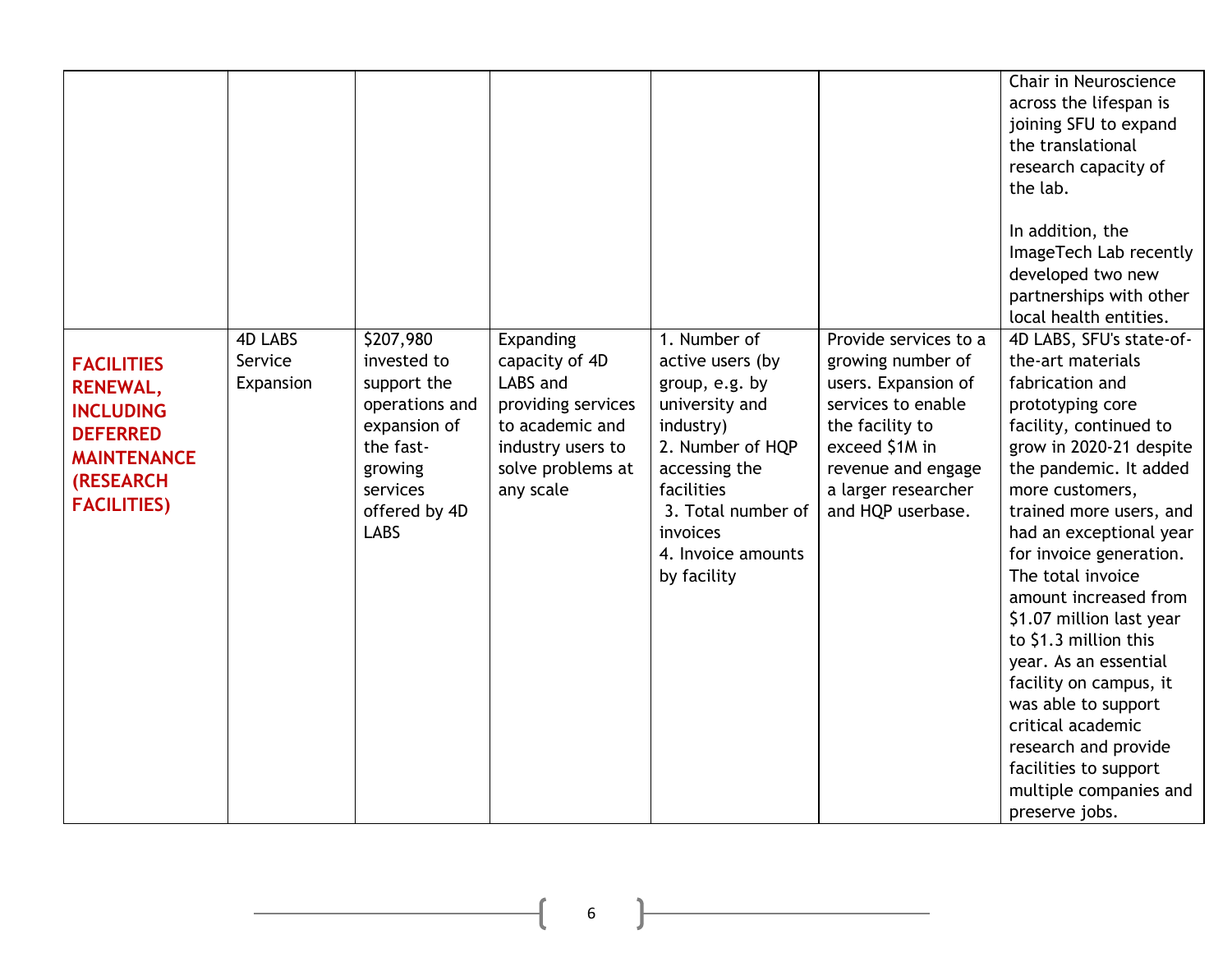| <b>FACILITIES</b><br><b>RENEWAL,</b><br><b>INCLUDING</b><br><b>DEFERRED</b><br><b>MAINTENANCE</b><br><b>(RESEARCH</b><br><b>FACILITIES)</b>                                         | <b>Core Facility</b><br>Containment<br>Level 3<br><b>Research Lab</b><br>(CL3 Lab)<br>Start-up | \$75,000<br>invested into<br>the<br>establishment<br>and start-up<br>operations of<br>the Core<br><b>Facility Level 3</b><br>Research Lab<br>(CL3 Lab) for<br>medical<br>research | Establishing the<br>CL3 Lab as an SFU<br>core facility and<br>attracting<br>industrial<br>collaborations for<br>medical research<br>and vaccine<br>development<br>applications, with<br>a significant role<br>in research into<br>the SARS-COV-2<br>virus                                       | 1. Number of<br>active projects<br>2. Number of HQP<br>accessing the<br>facility<br>3. Number of<br>external<br>collaborators<br>4. Number of<br>facility users<br>5. Number of<br>scientific outputs                                                                                                    | Attract academic<br>researchers and<br>medical professionals<br>to its facility to<br>conduct research<br>programs with<br>specific deliverables.<br>Researchers,<br>graduate students,<br>faculty members,<br>and external<br>partners use this<br>certified level 3<br>biosafety lab to<br>perform research<br>using biosafety level<br>3 organisms. | The CL3 Lab is fully<br>certified and active for<br>use (October 2020).<br>Since the CL3 Lab was<br>certified, SFU<br>researchers have been<br>safely working on<br>better understanding<br>SARS-CoV-2 and how it<br>causes COVID-19. There<br>were seven full-time<br>users of the laboratory,<br>including faculty,<br>graduate students and<br>staff researchers. The<br>active and certified CL3<br>Lab has allowed for the<br>import of other variants<br>of SARS-CoV2 to be<br>studied. |
|-------------------------------------------------------------------------------------------------------------------------------------------------------------------------------------|------------------------------------------------------------------------------------------------|-----------------------------------------------------------------------------------------------------------------------------------------------------------------------------------|-------------------------------------------------------------------------------------------------------------------------------------------------------------------------------------------------------------------------------------------------------------------------------------------------|----------------------------------------------------------------------------------------------------------------------------------------------------------------------------------------------------------------------------------------------------------------------------------------------------------|--------------------------------------------------------------------------------------------------------------------------------------------------------------------------------------------------------------------------------------------------------------------------------------------------------------------------------------------------------|-----------------------------------------------------------------------------------------------------------------------------------------------------------------------------------------------------------------------------------------------------------------------------------------------------------------------------------------------------------------------------------------------------------------------------------------------------------------------------------------------|
| <b>INNOVATION</b><br><b>AND</b><br><b>COMMERCIALIZA-</b><br><b>TION ON</b><br><b>ACTIVITIES</b><br>(INTELLECTUAL<br><b>PROPERTY AND</b><br><b>KNOWLEDGE</b><br><b>MOBILIZATION)</b> | Strategic<br>Partnerships<br>Hub                                                               | \$500,000<br>invested to<br>scale up the<br>Strategic<br>Partnerships<br>Hub (SPH)                                                                                                | Increasing the<br>SPH's capacity to<br>bring SFU<br>researchers and<br>external partners<br>together for<br>knowledge<br>generation and<br>knowledge<br>mobilization. As<br>we transition from<br>COVID-19<br>emergency<br>response, the SPH<br>will play an<br>important role in<br>supporting | 1. # of companies<br>engaged<br>2. $#$ of government<br>organizations<br>engaged<br>$3.$ # of<br>collaborative<br>projects<br>supporting/address<br>ing economic<br>recovery<br>4. % increase of<br>leads generated<br>5. \$ of external<br>funding to SFU for<br>research, services,<br>and advancement | An expansion of the<br>Hub's services to<br>connect a growing<br>segment of external<br>partners to its<br>researchers and<br>deliver initiatives of<br>mutual benefit that<br>support economic<br>recovery.                                                                                                                                           | During this fiscal year,<br>SFU's Strategic<br>Partnerships Hub<br>supported partner<br>engagement across<br>SFU's eight faculties.<br>Over 75 companies<br>were engaged,<br>encompassing sectors<br>such as agritech,<br>information and<br>communications<br>technology and<br>artificial intelligence<br>AI, cleantech, the life<br>sciences, and more.<br>Over 15 governmental                                                                                                            |